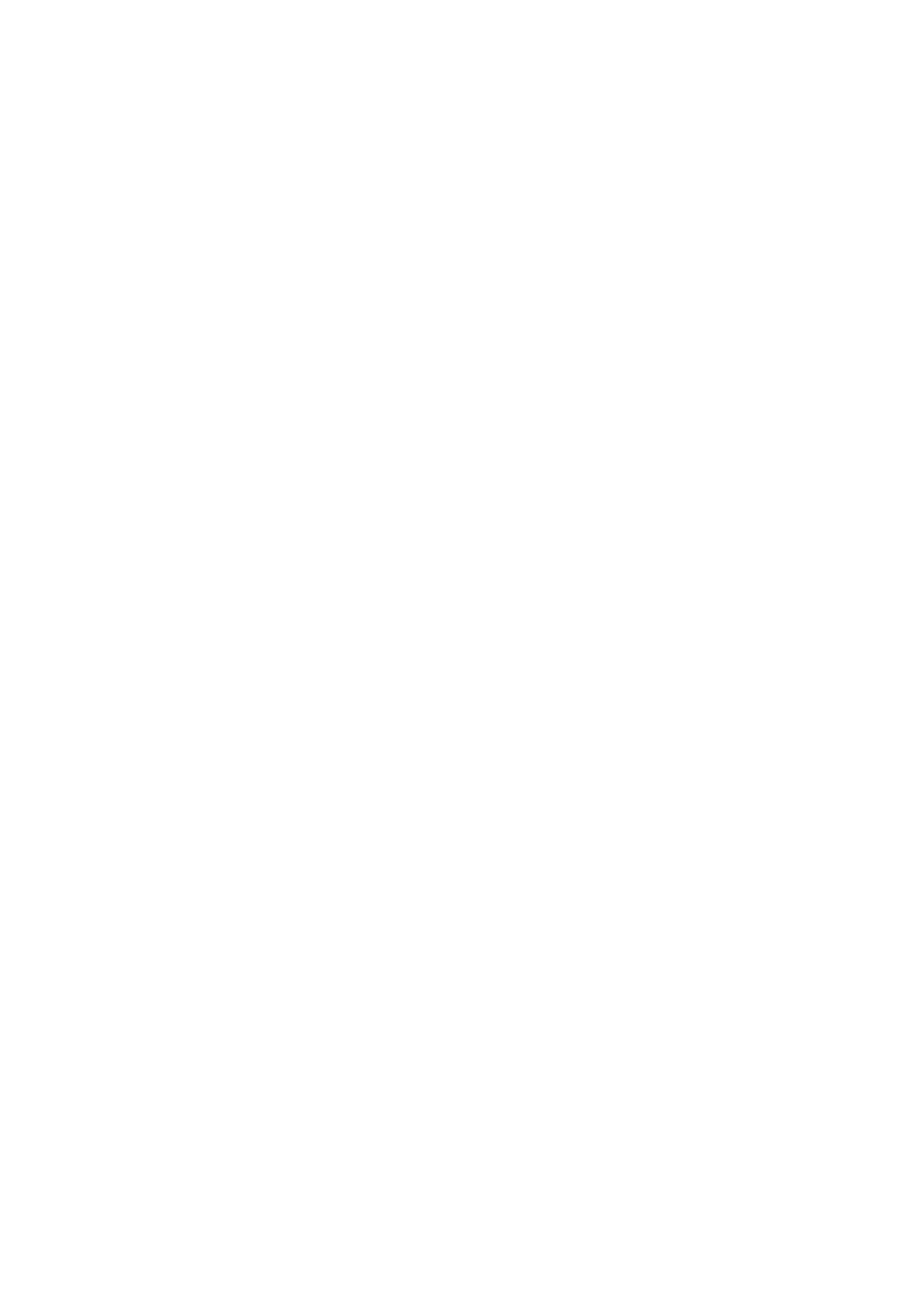# EUROPEAN STANDARD NORME EUROPÉENNE EUROPÄISCHE NORM

## **EN ISO 10426-2:2003/AC**

July 2007 Juillet 2007 Juli 2007

**ICS** 91.100.10

English version Version Française Deutsche Fassung

Petroleum and natural gas industries - Cements and materials for well cementing - Part 2: Testing of well cements (ISO 10426-2:2003/Cor 1:2006)

Industries du pétrole et du gaz naturel - Ciments et matériaux pour la cimentation des puits - Partie 2: Essais de ciments pour puits (ISO 10426-2:2003/Cor 1:2006)

Erdöl- und Erdgasindustrie - Zement Bohrlochmaterialien - Teil 2: Prüfempfehlungen für Bohrloch-Zemente (ISO 10426-2:2003/Cor 1:2006)

This corrigendum becomes effective on 25 July 2007 for incorporation in the three official language versions of the EN.

Ce corrigendum prendra effet le 25 juillet 2007 pour incorporation dans les trois versions linguistiques officielles de la EN.

Die Berichtigung tritt am 25.Juli 2007 zur Einarbeitung in die drei offiziellen Sprachfassungen der EN in Kraft.



EUROPEAN COMMITTEE FOR STANDARDIZATION COMITÉ EUROPÉEN DE NORMALISATION EUROPÄISCHES KOMITEE FÜR NORMUNG

**Management Centre: rue de Stassart, 36 B-1050 Brussels**

© 2007 CEN All rights of exploitation in any form and by any means reserved worldwide for CEN national Members. Tous droits d'exploitation sous quelque forme et de quelque manière que ce soit réservés dans le monde entier aux membres nationaux du CEN.

Alle Rechte der Verwertung, gleich in welcher Form und in welchem Verfahren, sind weltweit den nationalen Mitgliedern von CEN vorbehalten.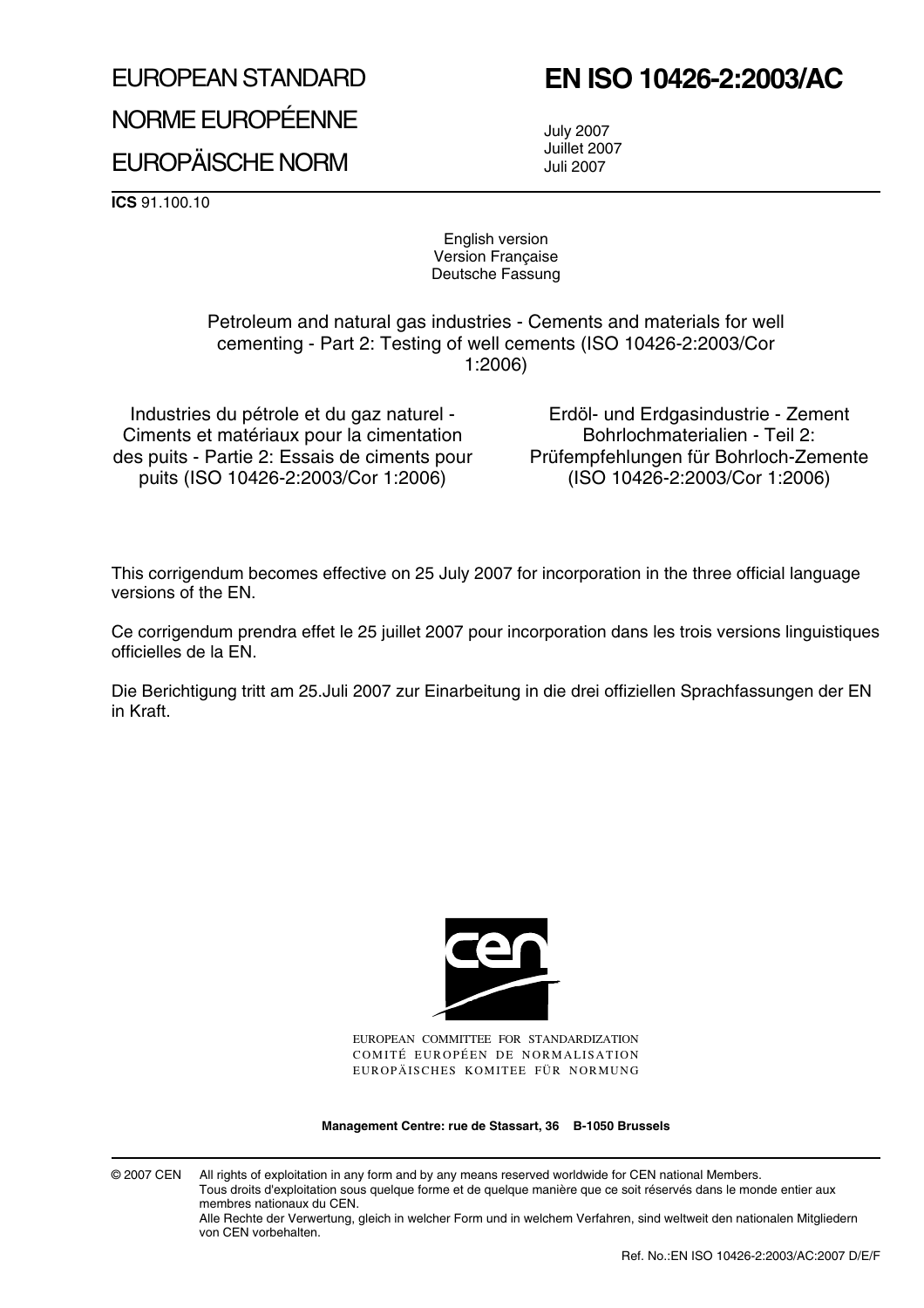### **English version**

#### **Endorsement Notice**

The text of ISO 10426-2:2003/Cor.1:2006 has been approved by CEN as a European Corrigendum without any modifications.

#### **Version française**

#### **Notice d'entérinement**

Le texte de l'ISO 10426-2:2003/Cor.1:2006 a été approuvé par le CEN comme Corrigendum européen sans aucune modification.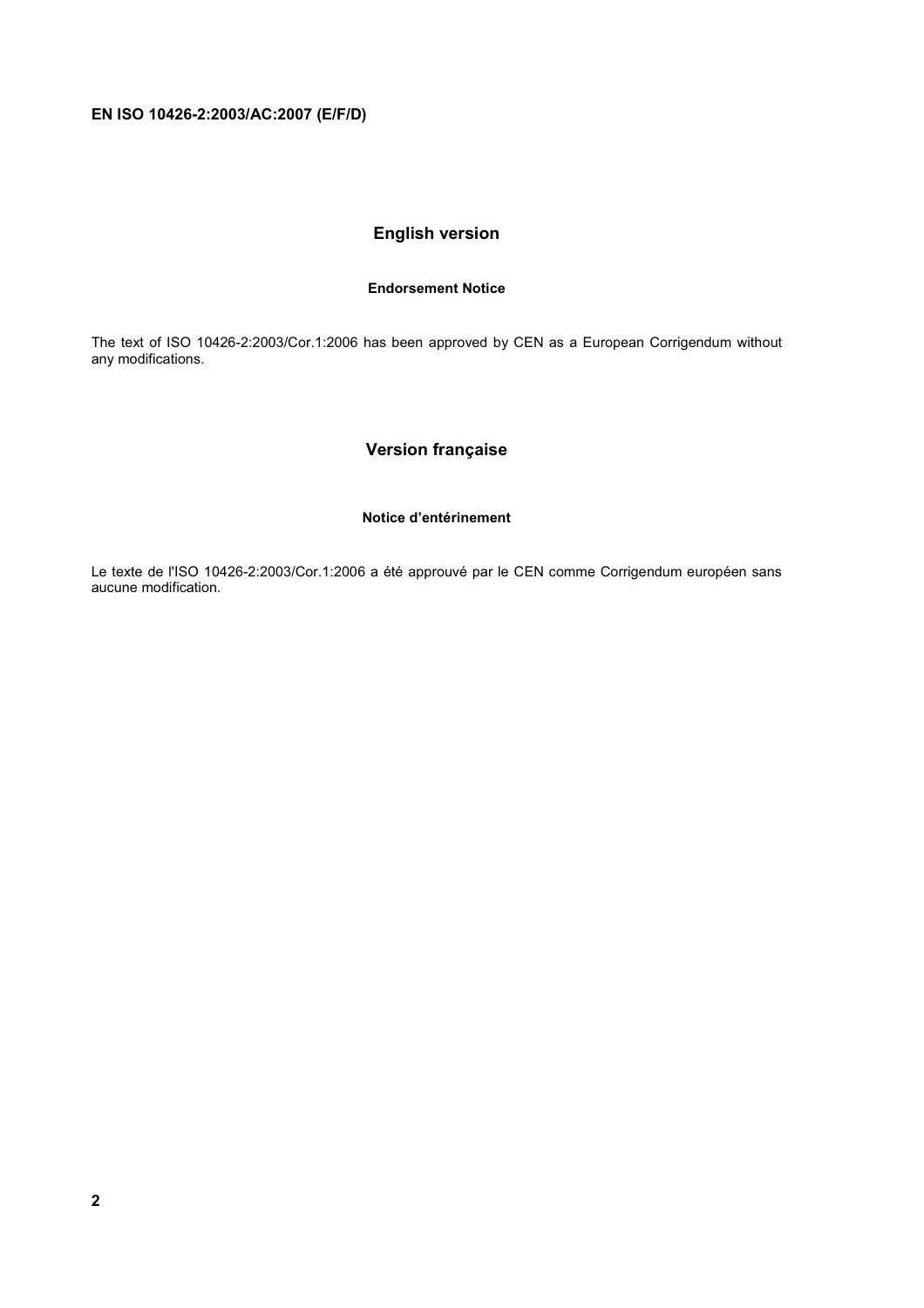

Published 2006-06-01

INTERNATIONAL ORGANIZATION FOR STANDARDIZATION • МЕЖДУНАРОДНАЯ ОРГАНИЗАЦИЯ ПО СТАНДАРТИЗАЦИИ • ORGANISATION INTERNATIONALE DE NORMALISATION

### **Petroleum and natural gas industries — Cements and materials for well cementing —**

Part 2:

### **Testing of well cements**

TECHNICAL CORRIGENDUM 1

*Industries du pétrole et du gaz naturel — Ciments et matériaux pour la cimentation des puits —*

 $\overline{a}$ 

*Partie 2: Essais de ciment pour puits*

*RECTIFICATIF TECHNIQUE 1*

Technical Corrigendum 1 to ISO 10426-2:2003 was prepared by Technical Committee ISO/TC 67, *Materials, equipment and offshore structures for petroleum, petrochemical and natural gas industries,* Subcommittee SC 3, *Drilling and completion fluids, and well cements.* 

*Page 7, 3.2,Table 1, second row below heading:*

Replace the meaning of  $p_{\text{BH}}$  with "bottom-hole pressure<sup>a"</sup>.

*Page 7, 3.2,Table 1, sixth row below heading:*

Replace the meaning of  $T<sub>BHC</sub>$  with "bottom-hole circulating temperature<sup>b</sup>".

*Page 7, 3.2,Table 1, footnotes:*

Replace the text of footnote a with "Hydrostatic pressure at the bottom of the well, calculated from the true vertical depth and the fluid densities in the wellbore.".

©ISO 2006 – All rights reserved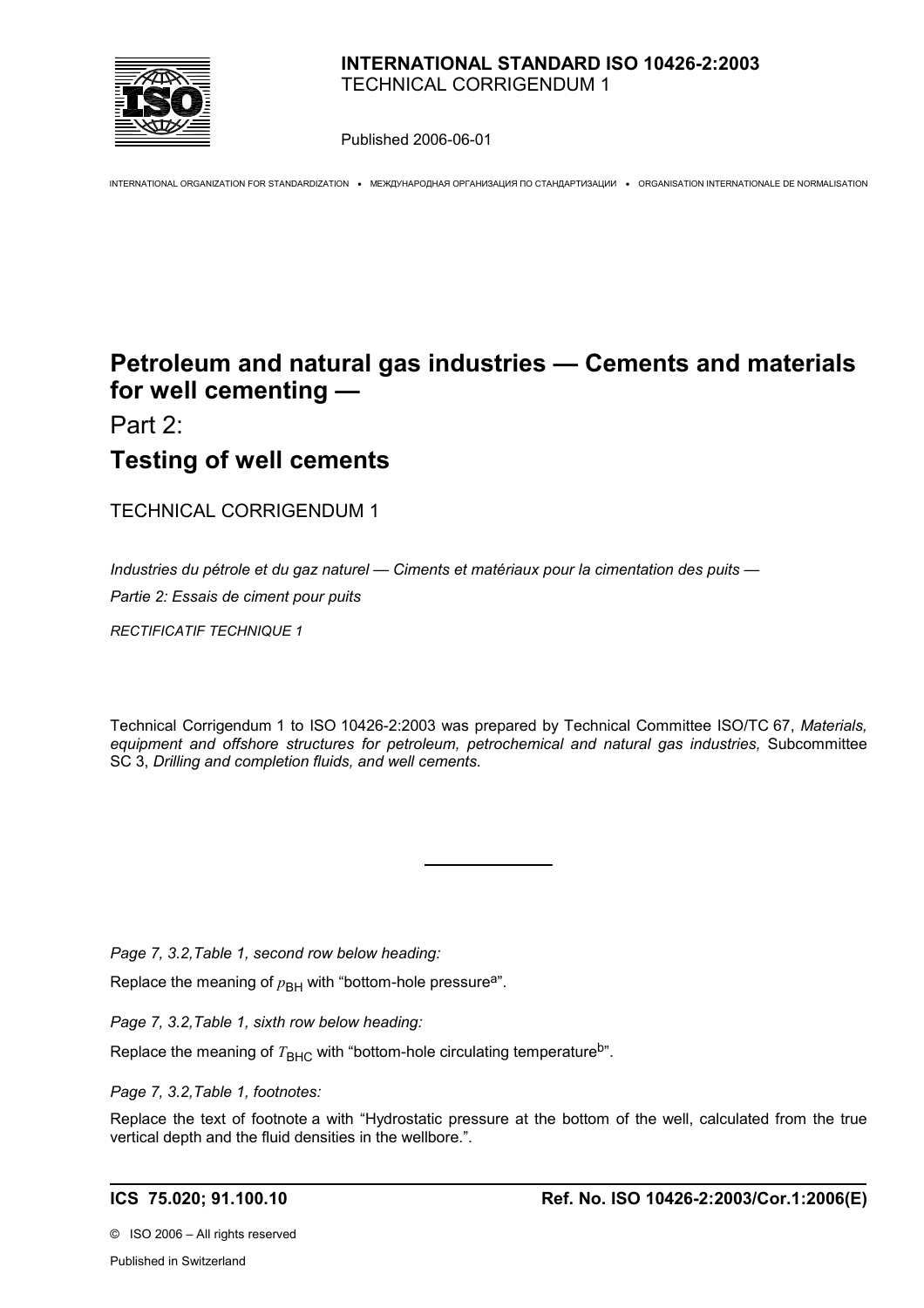Replace the text of footnote b with "The T<sub>BHC</sub> can vary with time, fluid being circulated, pump rate, pipe size, etc.".

*Page 25, Table 2, left-hand column entitled "Schedule 12 Sg":*

Replace

 "12 Sg 6 100 m (20 000 ft)"

with

 12 Sg 6 710 m (22 000 ft)"

*Page 31, 9.4.4*

Replace the entire text of 9.4.4 with the following:

During the test period, the temperature and pressure of the cement slurry in the slurry container should be increased in accordance with the appropriate well-simulation test schedule (see 9.5). Schedules may be calculated or taken from the tables. The temperature of the cement slurry shall be determined by use of ASTM classification "Special" Type J thermocouple (see Annex B) located in the centre of the sample container. The tip of the thermocouple shall be vertically positioned, within the paddle shaft, in the slurry cup in such a way that it is between 4,45 cm and 8,89 cm (1,75 in and 3,5 in) above the inside of the base of the sample container. As there are many models of consistometers with different dimensions, care shall be taken to ensure that the thermocouple used is compatible with the consistometer and the position of the tip of the thermocouple is in the correct location, as specified above.

*Page 33, 9.5.4.3, below Equation (6):*

Replace " $T_{AS}$  is the assumed surface temperature, expressed in  ${}^{\circ}F$ ;" with " $T_{AS}$  is the assumed surface temperature of 80 °F;".

*Page 37, 9.5.6.1, below Equation (15):*

Replace " $T_{AS}$  is the assumed surface temperature, expressed in  ${}^{\circ}$ F." with " $T_{AS}$  is the assumed surface temperature of 80 °F.".

*Page 52, 12.2.1 a), Equation (22):*

Replace Equation (22) " 
$$
\gamma = \frac{4 \times R_2^2 \times n_r}{R_2^2 - R_1^2}
$$
" with "  $\gamma = \frac{2 \times R_2^2 \times n_r}{R_2^2 - R_1^2}$ .

Replace the definition of *n*<sup>r</sup> below Equation (23) with "*n*<sup>r</sup> is the viscometer rotational speed, expressed in radians per second [Equation (22)] or revolutions per minute [Equation (23)];".

#### *Page 107, C.2, sixth paragraph, second sentence:*

Replace "Figure C.1" with "Figure C.2" such that the sentence reads "The error range between this correlation and the field-measured data from which the correlation was derived, is shown in Figure C.2.".

#### *Page 108, C.5, fourth paragraph, second sentence:*

Replace "Figure C.2" with "Figure C.1" such that the sentence reads "The error range between this correlation and the field-measured data from which the correlation was derived, is shown in Figure C.1.".